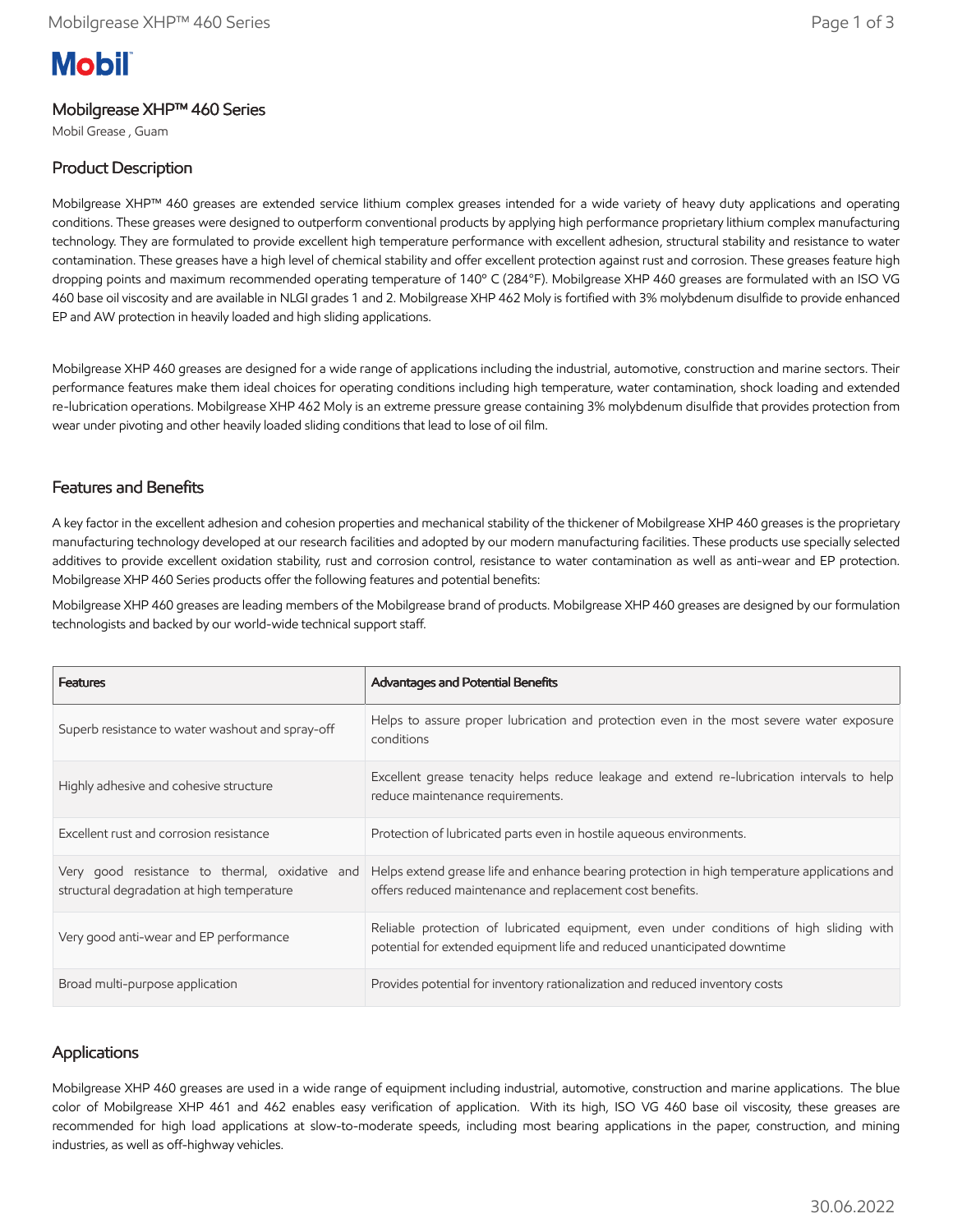Specific applications:

 • Mobilgrease XHP 461 is recommended by ExxonMobil for use in industrial and marine applications, chassis components and farm equipment. It provides excellent low temperature performance. It is satisfactory for low speed flexible gear-type couplings.

 • Mobilgrease XHP 462 Series is recommended for use in felt roll bearings, wet end bearings, and press section bearings. It is also a good multipurpose grease for general mill applications and industrial and marine applications, chassis components and farm equipment.

 • Mobilgrease XHP 462 Moly is fortified with 3% molybdenum disulfide and is particularly recommended by ExxonMobil for applications such as bucket pins and fifth wheels, where molybdenum disulphide provides an extra level of protection where sliding friction and oscillating motion can lead to rupturing of the oil film, resulting in metal to metal contact.

#### Specifications and Approvals

| This product meets or exceeds the requirements of: | Mobilgrease XHP 461 | Mobilgrease XHP 462 |
|----------------------------------------------------|---------------------|---------------------|
| DIN 51825:2004-06 - KP 1 N -20 L                   |                     |                     |
| DIN 51825:2004-06 - KP 2 N -20 L                   |                     |                     |

#### Properties and Specifications

| Property                                                           | Mobilgrease XHP 461 | Mobilgrease XHP 462 | Mobilgrease XHP 462 MOLY |
|--------------------------------------------------------------------|---------------------|---------------------|--------------------------|
| Grade                                                              | NLGI <sub>1</sub>   | NLGI <sub>2</sub>   | NLGI <sub>2</sub>        |
| Thickener Type                                                     | Lithium Complex     | Lithium Complex     | Lithium Complex          |
| Color, Visual                                                      | Dark blue           | Dark blue           | Gray-Black               |
| Copper Strip Corrosion, 24 h, 100 C, Rating, ASTM D4048            | 1A                  | 1A                  | 1A                       |
| Corrosion Preventive Properties, Rating, ASTM D1743                | Pass                | Pass                | Pass                     |
| Dropping Point, °C, ASTM D2265                                     | 270                 | 300                 | 300                      |
| Four-Ball Extreme Pressure Test, Weld Point, kgf, ASTM D2596       | 315                 | 315                 | 315                      |
| Four-Ball Wear Test, Scar Diameter, mm, ASTM D2266                 | 0.5                 | 0.5                 | 0.5                      |
| Molybdenum Disulfide Content, wt %, CALCULATED                     |                     |                     | $\mathsf{3}$             |
| Oxidation Stability, Pressure Drop, 100 h, kPa, ASTM D942          | 13.8                | 13.8                |                          |
| Penetration, 60X, 0.1 mm, ASTM D217                                | 325                 | 280                 | 280                      |
| Roll Stability, Penetration Consistency Change, 0.1 mm, ASTM D1831 | $-5$                | $-5$                | $-5$                     |
| SKF Emcor Rust Test, Distilled Water, ASTM D6138                   | 0, 0                | 0, 0                | 0, 0                     |
| Timken OK Load, lb, ASTM D2509                                     | 50                  | 50                  | 50                       |
| Viscosity @ 100 C, Base Oil, mm2/s, ASTM D445                      | 30.8                | 30.8                | 30.8                     |
| Viscosity @ 40 C, Base Oil, mm2/s, ASTM D445                       | 460                 | 460                 | 460                      |
| Viscosity Index, ASTM D2270                                        | 96                  | 96                  | 96                       |